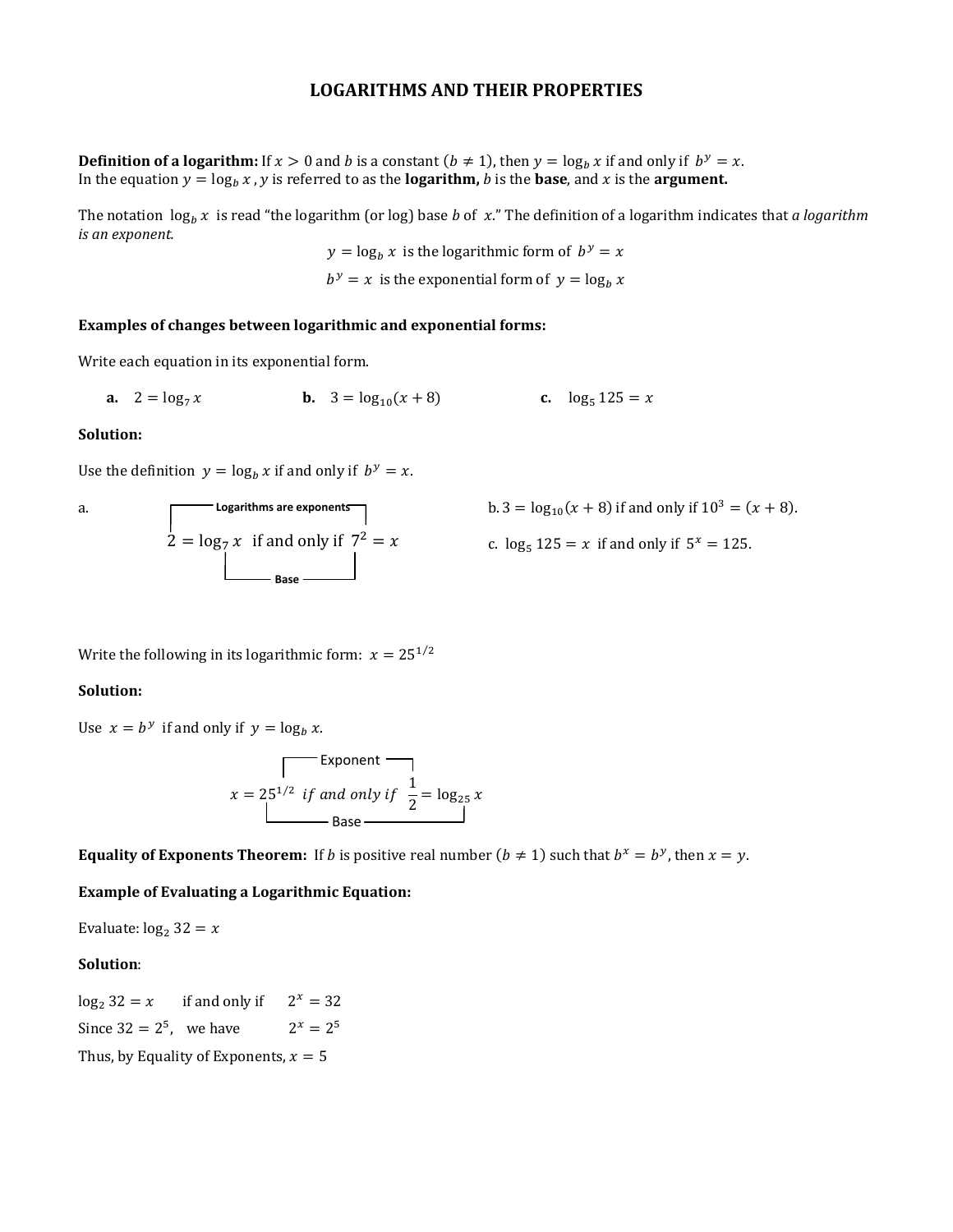#### PROPERTIES OF LOGARITHMS:

#### If b, a, and c are positive real numbers,  $b \neq 1$ , and n is a real number, then:

- 1. Product:  $\log_b(a \cdot c) = \log_b a + \log_b c$
- 2. Quotient:  $\log_b \frac{a}{c}$  $\frac{a}{c} = \log_b a - \log_b c$
- 3. Power:  $\log_b a^n = n \cdot \log_b a$
- 4.  $\log_b 1 = 0$
- 9. **Change of Base:**  $\log_b a = \frac{\log_c a}{\log_c b}$  $\frac{\log_c a}{\log_c b} = \frac{\log a}{\log b}$  $\frac{\log a}{\log b} = \frac{\ln a}{\ln b}$  $\ln b$
- 5.  $\log_b b = 1$
- 6. Inverse  $1: \log_b b^n = n$
- 7. Inverse 2:  $b^{\log_b n} = n, n > 0$
- 8. One-to-One:  $\log_b a = \log_b c$  if and only if  $a = c$

#### Examples – Rewriting Logarithmic Expressions Using Logarithmic Properties:

Use the properties of logarithms to rewrite each expression as a single logarithm:

a.  $2 \log_b x + \frac{1}{2} \log_b (x+4)$  b.  $4 \log_b$  $(x+2) - 3 \log_b(x-5)$ 

Solution:

a.  $2 \log_b x + \frac{1}{2} \log_b (x+4)$  $= \log_b x^2 + \log_b (x+4)^{1/2}$  Power Property  $=\log_b [x^2(x+4)^{1/2}]$ Product Property b.  $4\log_b(x+2) - 3\log_b(x-5)$  $= \log_b(x+2)^4 - \log_b(x-5)^3$  Power Property  $=\log_b \frac{(x+2)^4}{(x-5)^3}$  $(x-5)^3$ Quotient Property

Use the properties of logarithms to express the following logarithms in terms of logarithms of  $x$ ,  $y$ , and  $z$ .

a. 
$$
\log_b(xy^2)
$$
 b.  $\log_b \frac{x^2 \sqrt{y}}{z^5}$ 

#### Solution:

a. 
$$
\log_b(xy^2) = \log_b x + \log_b y^2
$$
 Product Property  
\n
$$
= \log_b x + 2 \log_b y
$$
 Power Property  
\n
$$
= \log_b (x^2 \sqrt{y}) - \log_b z^5
$$
 Quotient Property  
\n
$$
= \log_b (x^2 \sqrt{y}) - \log_b z^5
$$
 Quotient Property  
\n
$$
= \log_b x^2 + \log_b \sqrt{y} - \log_b z^5
$$
 Product Property  
\n
$$
= 2 \log_b x + \frac{1}{2} \log_b y - 5 \log_b z
$$
 Power Property

#### Other Logarithmic Definitions:

• Definition of Common Logarithm:

Logarithms with a base of 10 are called **common logarithms.** It is customary to write  $\log_{10} x$  as  $\log x$ .

• Definition of Natural Logarithm:

Logarithms with the base of e are called natural logarithms. It is customary to write  $\log_e x$  as  $\ln x$ .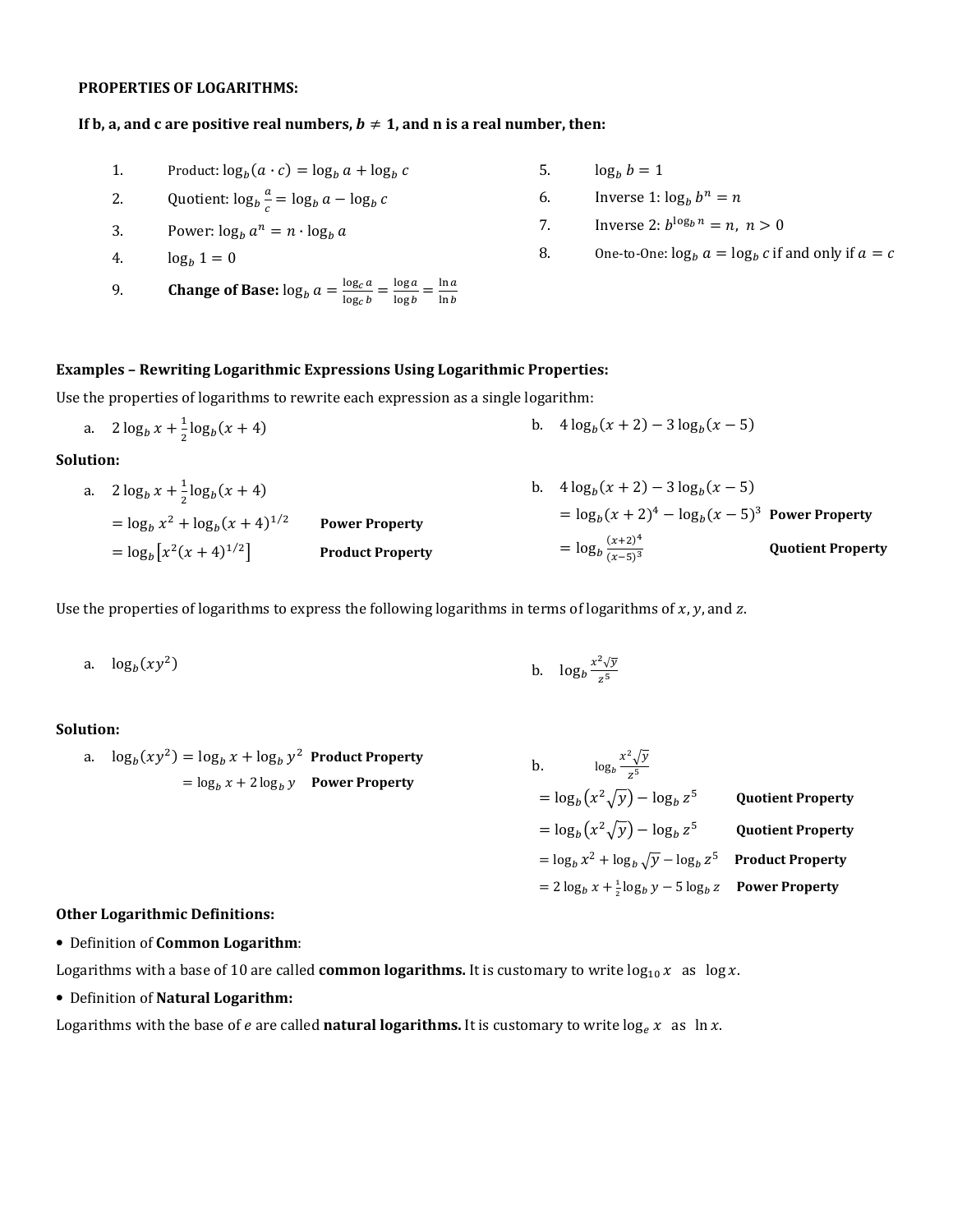## PRACTICE PROBLEMS

Evaluate:

| 1. $0.6^{\sqrt{3}}$                               | 2. $e^{3.2}$                                            | 3. $(1.005)^{400}$ 4. $\log_4 64$                                                                                  |                                      | 5. $\ln 1$                    | 6. $\ln \sqrt{7}$                       |  |
|---------------------------------------------------|---------------------------------------------------------|--------------------------------------------------------------------------------------------------------------------|--------------------------------------|-------------------------------|-----------------------------------------|--|
| Rewrite into logarithms:                          |                                                         |                                                                                                                    |                                      |                               |                                         |  |
| 7. $2^4 = 16$                                     |                                                         | 8. $\sqrt{64} = 8$                                                                                                 |                                      | 9. $e^4 = 54.60$              |                                         |  |
| Evaluate without a calculator:                    |                                                         |                                                                                                                    |                                      |                               |                                         |  |
| 10. $log_5 25$                                    |                                                         | 11. $\log_3 \frac{1}{2}$                                                                                           |                                      | 12. $\ln e^{-2}$              |                                         |  |
|                                                   |                                                         | Use the change of base formula to evaluate the logarithms: (Round to 3 decimal places.)                            |                                      |                               |                                         |  |
| 13. $log_7 3$                                     |                                                         | 14. $\log_2\frac{1}{2}$                                                                                            |                                      | 15. $log_{15}$ 42             |                                         |  |
|                                                   |                                                         | Use the properties of logarithms to rewrite each expression into lowest terms (i.e. expand the logarithms to a sum |                                      |                               |                                         |  |
| or a difference):                                 |                                                         |                                                                                                                    |                                      |                               |                                         |  |
| 16. $\log 10x$                                    |                                                         | 19. $log_4 4x^2$                                                                                                   |                                      | 22. $\ln \frac{\sqrt{3x}}{7}$ |                                         |  |
| 17. $\ln \frac{xy}{7}$                            |                                                         | 20. $\log_3 \sqrt{x-2}$                                                                                            |                                      |                               |                                         |  |
| 18. $\log_b \frac{x^4}{72}$                       |                                                         | 21. $\ln \frac{x^5 z^2}{y^3}$                                                                                      |                                      |                               |                                         |  |
|                                                   | Write each expression as a single logarithmic quantity: |                                                                                                                    |                                      |                               |                                         |  |
| 23. $\log 7 - \log x$                             |                                                         |                                                                                                                    | 26. $\log_2 5 + \log_2 x - \log_2 3$ |                               | $29. \frac{1}{2} \log_5 7 - 2 \log_5 x$ |  |
| 24. $3 \ln x + 2 \ln y - 4 \ln z$                 |                                                         | 27. 1 + $3 \log_4 x$                                                                                               |                                      |                               |                                         |  |
| 25. $\frac{3}{2}$ ln $x^6 - \frac{3}{4}$ ln $x^8$ |                                                         | 28. $2 \ln 8 + 5 \ln x$                                                                                            |                                      |                               |                                         |  |
|                                                   |                                                         | Using properties of logarithms find the following values if:                                                       |                                      |                               |                                         |  |
| $\log_b 3 = 0.562$                                | $\log_b 2 = 0.356$                                      | $\log_b 7 = 0.872$                                                                                                 |                                      |                               |                                         |  |
| 30. $log_b 18$                                    | 31. $\log_b \sqrt{28}$                                  | 32. $\log_b \frac{1}{21}$                                                                                          | 33. $\log_b 3b^2$                    |                               | 34. $log_b 1$                           |  |
|                                                   | Write the exponential equation in logarithmic form:     |                                                                                                                    |                                      |                               |                                         |  |
| 35. $4^3 = 64$                                    |                                                         |                                                                                                                    | 36. $25^{3/2} = 125$                 |                               |                                         |  |
|                                                   | Write the logarithmic equation in exponential form:     |                                                                                                                    |                                      |                               |                                         |  |
| 37. $\ln e = 1$                                   |                                                         |                                                                                                                    | 38. $\log_3 \frac{1}{9} = -2$        |                               |                                         |  |
|                                                   | Evaluate the following logarithms without a calculator: |                                                                                                                    |                                      |                               |                                         |  |
| 39. log 1000                                      |                                                         | 42. $\log_4{\frac{1}{16}}$                                                                                         |                                      | 45. ln 1                      |                                         |  |
| 40. $log_9 3$                                     |                                                         | 43. $\ln e^7$                                                                                                      |                                      |                               | 46. $\ln e^{-3}$                        |  |
| 41. $\log_3 \frac{1}{9}$                          |                                                         | 44. $\log_a \frac{1}{a}$                                                                                           |                                      |                               |                                         |  |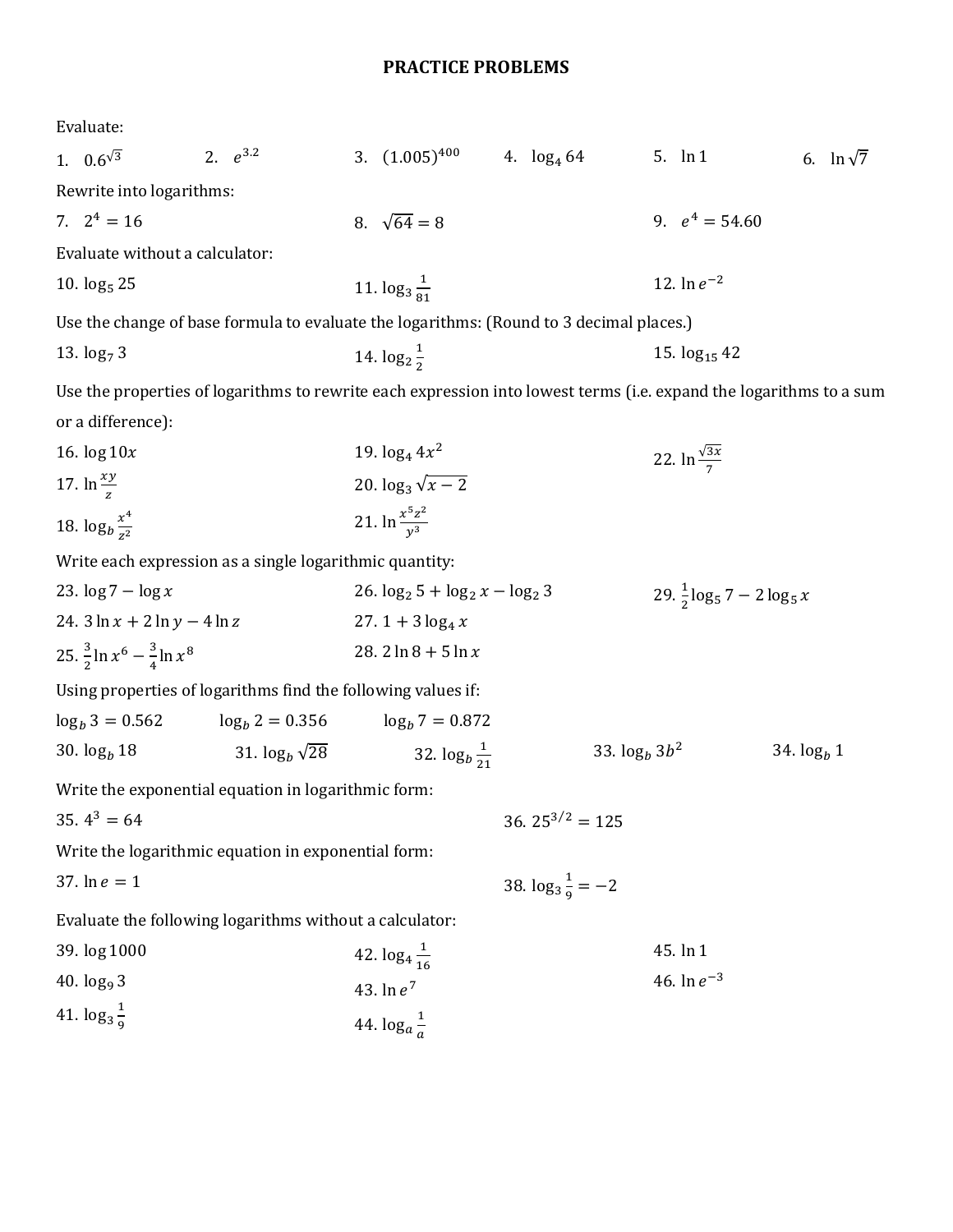Evaluate the following logarithms for the given values of  $x$ :

| 47. $f(x) = \log_3 x$                                                                                       |                                                               |                                                                                                                     |  |
|-------------------------------------------------------------------------------------------------------------|---------------------------------------------------------------|---------------------------------------------------------------------------------------------------------------------|--|
| a. $x = 1$                                                                                                  | b. $x = 27$                                                   | c. $x = 0.5$                                                                                                        |  |
| 48. $g(x) = \log x$                                                                                         |                                                               |                                                                                                                     |  |
| a. $x = 0.01$                                                                                               | b. $x = 0.1$                                                  | c. $x = 30$                                                                                                         |  |
| 49. $f(x) = \ln x$                                                                                          |                                                               |                                                                                                                     |  |
| a. $x = e$                                                                                                  | b. $x = \frac{1}{3}$                                          | c. $x = 10$                                                                                                         |  |
| 50. $h(x) = \ln x$                                                                                          |                                                               |                                                                                                                     |  |
| a. $x = e^2$                                                                                                | b. $x = \frac{5}{4}$                                          | c. $x = 1200$                                                                                                       |  |
| 51. $g(x) = \ln e^{3x}$                                                                                     |                                                               |                                                                                                                     |  |
| a. $x = -2$                                                                                                 | b. $x = 0$                                                    | c. $x = 7.5$                                                                                                        |  |
| 52. $f(x) = \log_2 \sqrt{x}$                                                                                |                                                               |                                                                                                                     |  |
| a. $x = 4$                                                                                                  | b. $x = 64$                                                   | c. $x = 5.2$                                                                                                        |  |
| Use the change of base formula to evaluate the following logarithms: (Round to 3 decimal places.)           |                                                               |                                                                                                                     |  |
| 54. $log_{1/2}$ 5<br>53. $log_4 9$                                                                          | 55. $log_{12} 200$                                            | 56. log <sub>3</sub> 0.28                                                                                           |  |
| Approximate the following logarithms given that $\log_5 2 \approx 0.43068$ and $\log_5 3 \approx 0.68261$ : |                                                               |                                                                                                                     |  |
| 57. $log_5 18$                                                                                              | 60. $\log_5 \frac{2}{3}$                                      |                                                                                                                     |  |
| 58. $\log_5 \sqrt{6}$                                                                                       | 61. $\log_5(12)^{2/3}$                                        |                                                                                                                     |  |
| 59. $\log_5 \frac{1}{2}$                                                                                    | 62. $\log_5(5^2 \cdot 6)$                                     |                                                                                                                     |  |
| Use the properties of logarithms to expand the expression:                                                  |                                                               |                                                                                                                     |  |
| 63. $\log_4 6x^4$                                                                                           | 66. $\ln \sqrt[3]{\frac{x}{5}}$                               | 69. $ln[\sqrt{2x}(x+3)^5]$                                                                                          |  |
| 64. $\log 2x^{-3}$                                                                                          |                                                               | 70. $\log_3 \frac{a^2 \sqrt{b}}{c d^5}$                                                                             |  |
| 65. $\log_5 \sqrt{x+2}$                                                                                     | 67. $\ln \frac{x+2}{x-2}$                                     |                                                                                                                     |  |
|                                                                                                             | 68. $\ln x(x-3)^2$                                            |                                                                                                                     |  |
| Use the properties of logarithms to condense the expression:                                                |                                                               |                                                                                                                     |  |
| 71. $-\frac{2}{3}$ ln 3y                                                                                    | 75. $-2(\ln 2x - \ln 3)$                                      | 79. $3 \ln x + 4 \ln y + \ln z$                                                                                     |  |
| 72. $5 \log_2 y$                                                                                            | 76. $4(1 + \ln x + \ln x)$                                    | 80. $ln(x + 4) - 3 ln x - ln y$                                                                                     |  |
| 73. $\log_8 16x + \log_8 2x^2$                                                                              | 77. $4[\log_2 k - \log_2 (k - t)]$                            |                                                                                                                     |  |
| 74. $\log_4 6x - \log_4 10$                                                                                 | 78. $\frac{1}{3}$ (log <sub>8</sub> a + 2 log <sub>8</sub> b) |                                                                                                                     |  |
|                                                                                                             |                                                               | True or False? Use the properties of logarithms to determine whether the equation is true or false. If false, state |  |

why or give an example to show that it is false.

81.  $\log_2 4x = 2 \log_2 x$ 82.  $\frac{\ln 5x}{\ln 10x} = \ln \frac{1}{2}$ 83.  $\log 10^{2x} = 2x$ 84.  $e^{\ln t} = t$ 85.  $\log_4 \frac{16}{x}$  $\frac{16}{x} = 2 - \log_4 x$ 86.  $6 \ln x + 6 \ln y = \ln(xy)^6$